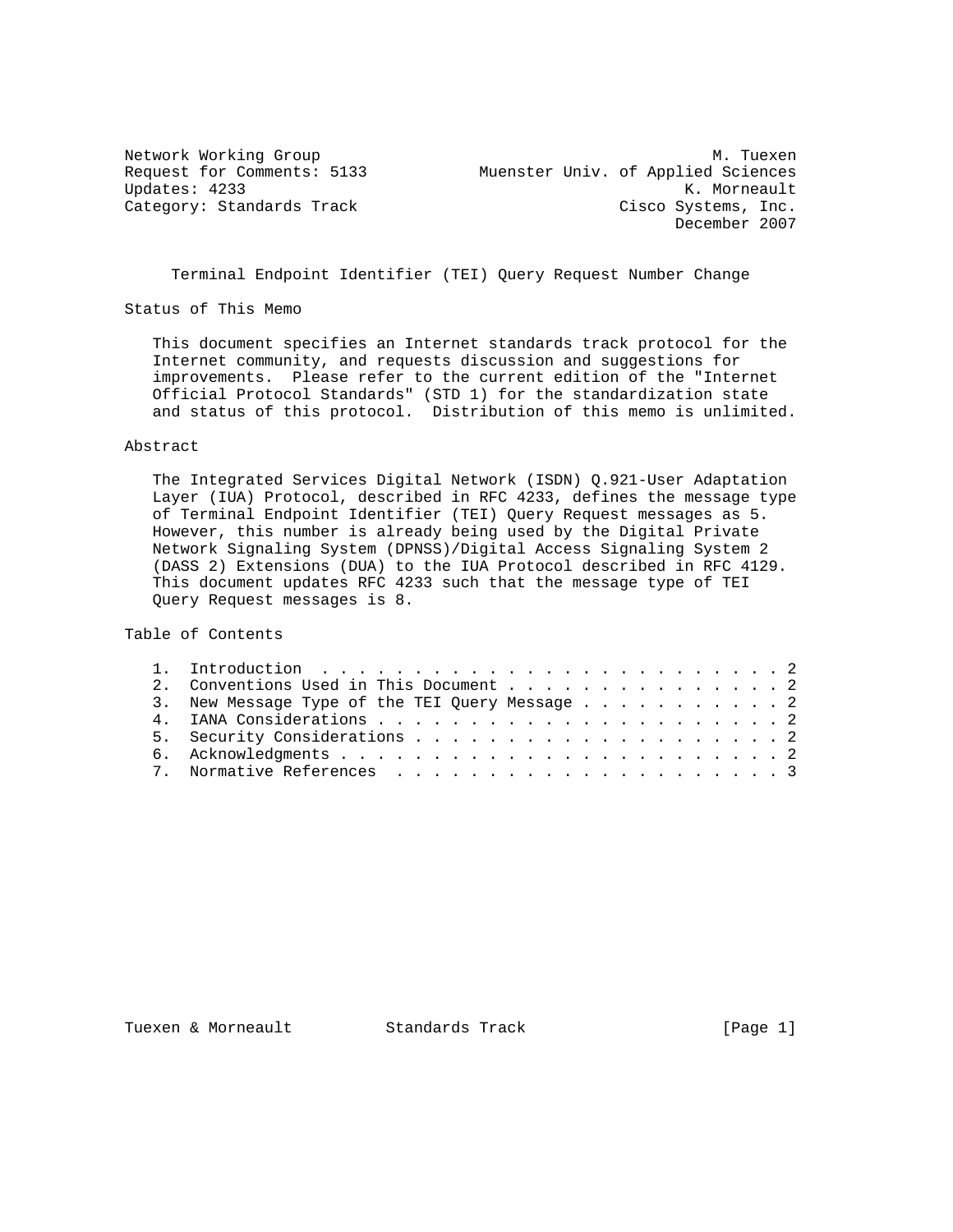- 
- 1. Introduction

 The Integrated Services Digital Network (ISDN) Q.921-User Adaptation Layer (IUA) protocol, described in [RFC3057], does not define a Terminal Endpoint Identifier (TEI) Query Request message. The Digital Private Network Signaling System (DPNSS)/Digital Access Signaling System 2 (DASS 2) Extensions (DUA) to the IUA Protocol, described in [RFC4129], introduces Data Link Connection (DLC) Status messages of type 5, 6, and 7. Then, [RFC4233] was published, which updates [RFC3057]. [RFC4233] also introduces the TEI Query Request message and uses the message type of 5 for it. This makes it impossible to differentiate the DLC Status request from a TEI Query Request.

This document updates [RFC4233].

2. Conventions Used in This Document

 The key words "MUST", "MUST NOT", "REQUIRED", "SHALL", "SHALL NOT", "SHOULD", "SHOULD NOT", "RECOMMENDED", "MAY", and "OPTIONAL" in this document are to be interpreted as described in [RFC2119].

3. New Message Type of the TEI Query Message

This document updates [RFC4233] by introducing the following change:

 Terminal Endpoint Identifier (TEI) Query messages MUST be encoded with a message type of 8 instead of 5 as described in [RFC4233].

4. IANA Considerations

 In the "Message Types" section of the "Signaling User Adaptation Layer Assignments" registry, IANA has reserved the message type 8 of Management Messages for Terminal Endpoint Identifier (TEI) Query Request messages.

5. Security Considerations

 This document does not require any security considerations in addition to the ones given in [RFC4233].

6. Acknowledgments

 The authors wish to thank Jon Peterson and Christian Vogt for their invaluable comments.

Tuexen & Morneault Standards Track [Page 2]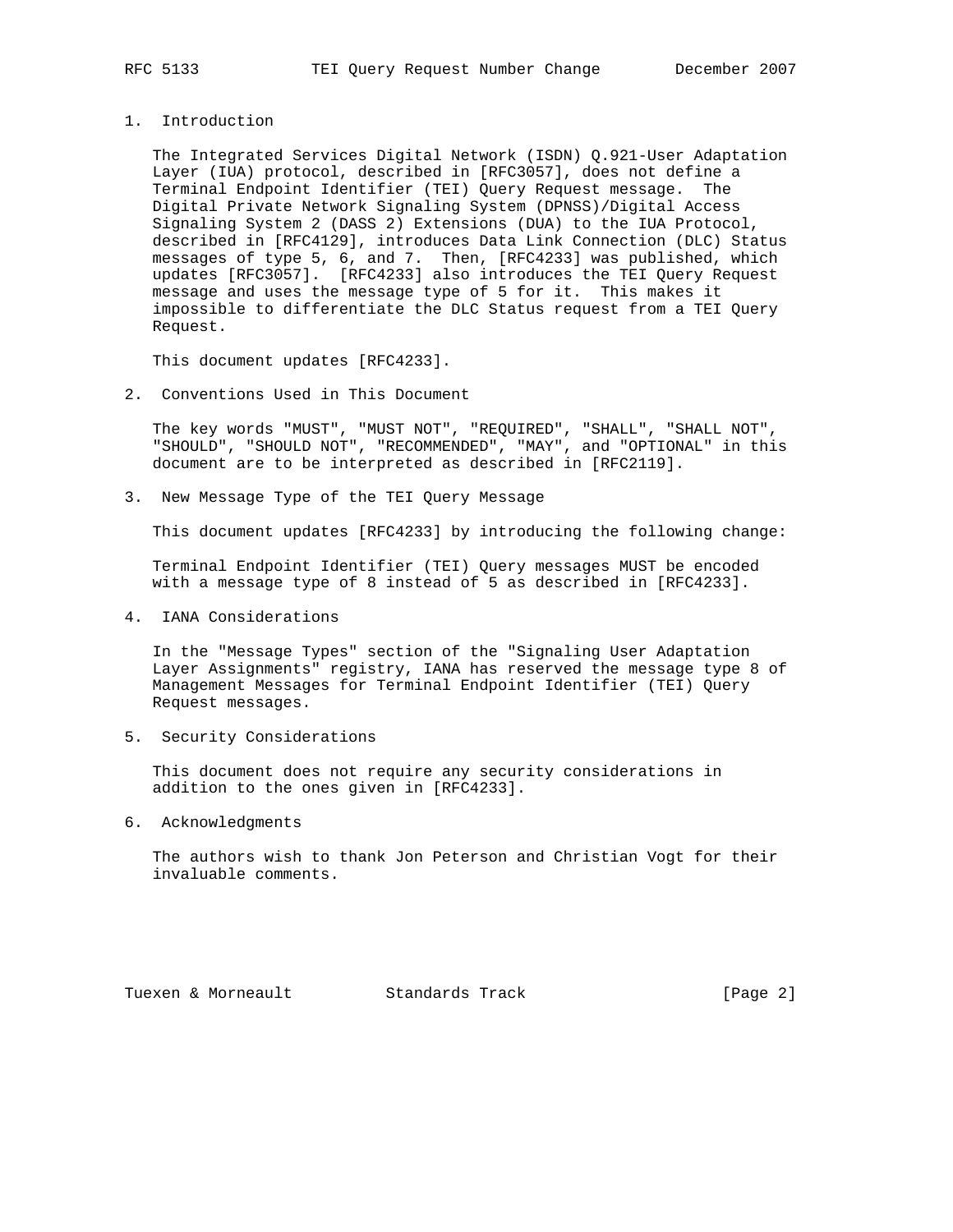- 7. Normative References
	- [RFC2119] Bradner, S., "Key words for use in RFCs to Indicate Requirement Levels", BCP 14, RFC 2119, March 1997.
	- [RFC3057] Morneault, K., Rengasami, S., Kalla, M., and G. Sidebottom, "ISDN Q.921-User Adaptation Layer", RFC 3057, February 2001.
	- [RFC4129] Mukundan, R., Morneault, K., and N. Mangalpally, "Digital Private Network Signaling System (DPNSS)/Digital Access Signaling System 2 (DASS 2) Extensions to the IUA Protocol", RFC 4129, September 2005.
	- [RFC4233] Morneault, K., Rengasami, S., Kalla, M., and G. Sidebottom, "Integrated Services Digital Network (ISDN) Q.921-User Adaptation Layer", RFC 4233, January 2006.

Authors' Addresses

 Michael Tuexen Muenster Univ. of Applied Sciences Stegerwaldstr. 39 48565 Steinfurt Germany

EMail: tuexen@fh-muenster.de

 Ken Morneault Cisco Systems, Inc. 13615 Dulles Technology Drive Herndon, VA 20171 US

 Phone: +1-703-484-3323 EMail: kmorneau@cisco.com

Tuexen & Morneault Standards Track [Page 3]